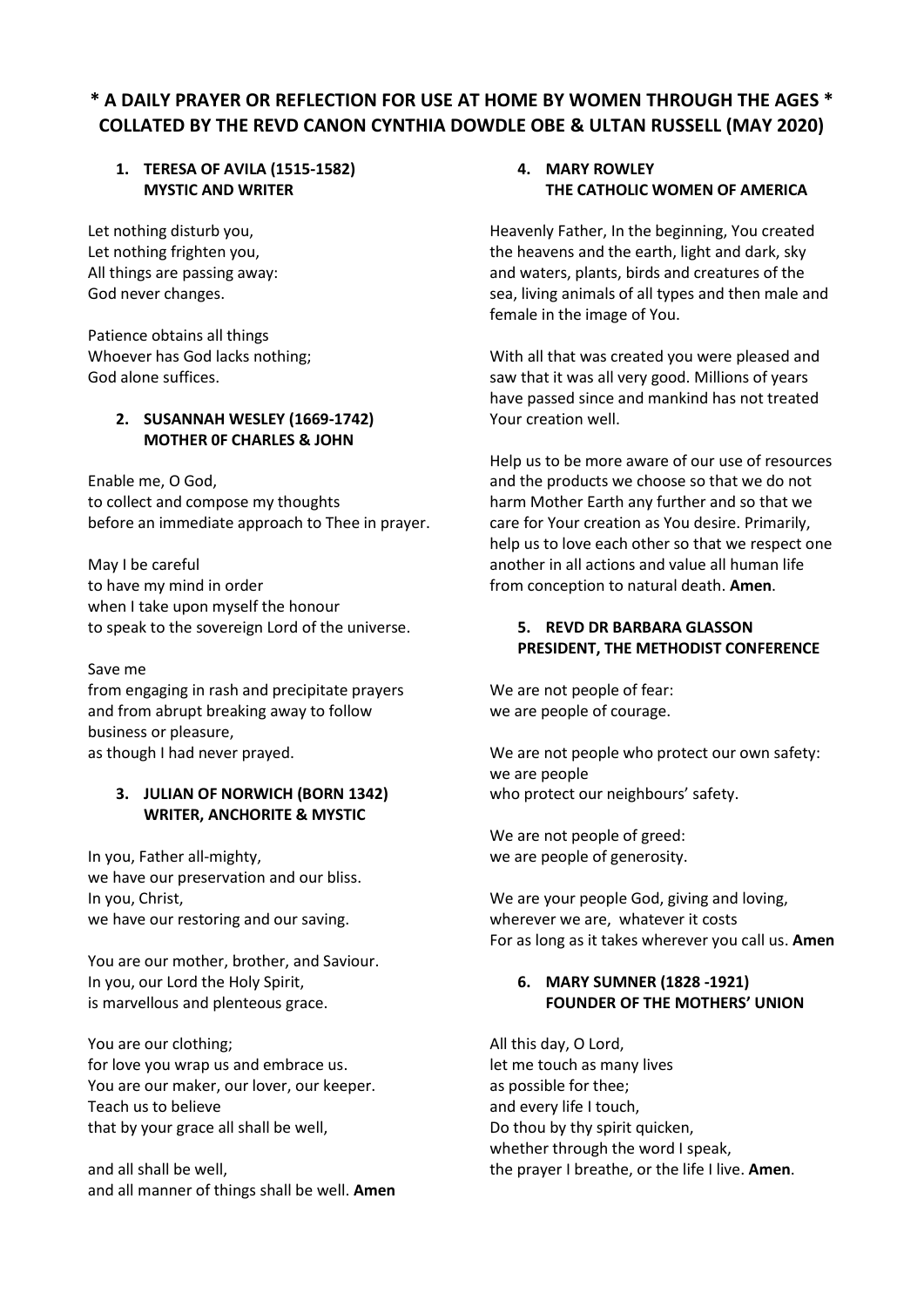## **7. WORLD UNION OF CATHOLIC WOMEN'S ORGANISATIONS (WUCWO) (ADAPTED)**

We have been especially invited, to contemplate the anguish of our suffering sisters.

Today we pray for all who are being abused, violated, oppressed, and in situations that deprive them of their dignity.

We pray for mothers yearning for adequate, clean drinking water and proper sanitation, sufficient food and health care for their families.

We pray for those struggling for survival, those broken and alienated, refugees and visible minorities experiencing repeated discrimination, bearing the brunt of indifference and oppression.

We pray for the day when women who are equal in ability have equal rights and can live in peace, joy and harmony

## **8. HILDEGARD OF BINGEN (1098 -1179) GERMAN HYMN WRITER & MYSTIC**

Holy Spirit, Comforting fire, Life of all creation. Anointing the sick, cleansing body and soul, Fill this body!

Holy Spirit, Sacred breath, Fire of love, Sweetest taste, Beautiful aroma, Fill this heart!

Holy Spirit, Filling the world, from the heights to the deep, Raining from clouds, filling rivers and sea, Fill this mind!

Holy Spirit, Forgiving and giving, uniting strangers, reconciling enemies, Seeking the lost, and enfolding us together, Fill these gathered here!

Holy Spirit, Bringing light into dark places, igniting praise, Greatest gift, our Hope and Encourager, Holy Spirit of Christ, I praise you! **Amen**.

## **9. BISHOP MARIANN BUDDE BISHOP OF WASHINGTON THE EPISCOPAL CHURCH**

We are all walking the Emmaus Road now, moving from where we have been to where life is leading us.

No matter how we experience or interpret what is happening now and what lies ahead; no matter how we may feel on a given day, what we can be assured of is that Christ is with us.

We hope for a better day, and pray for that day to come.

For now, we are walking on the road. Take heart that you do not walk alone.

# **10. THE LUTHERAN WOMEN'S MISSIONARY LEAGUE OF AMERICA**

Jesus is the Vine and we are the branches. We can only grow as we are connected to Him!

He has made us His friends because He loves us.

We gather in His love, as His friends, to worship Jesus!

Jesus has chosen each one of us and appointed us to bear fruit for Him.

Make us fruitful for You, dear Lord, so that others might see Your love in us!

Live in His love and celebrate His grace as we bear fruit for Jesus!

As You laid down Your life for us, Jesus, may we live our lives for You! Amen!

# **11. CATHERINE BOOTH (1829-1990) CO-FOUNDER OF THE SALVATION ARMY**

Don't let controversy hurt your soul. Live near to God by Prayer. Just fall down at his feet And open your very soul before him, and throw yourself right into his arms.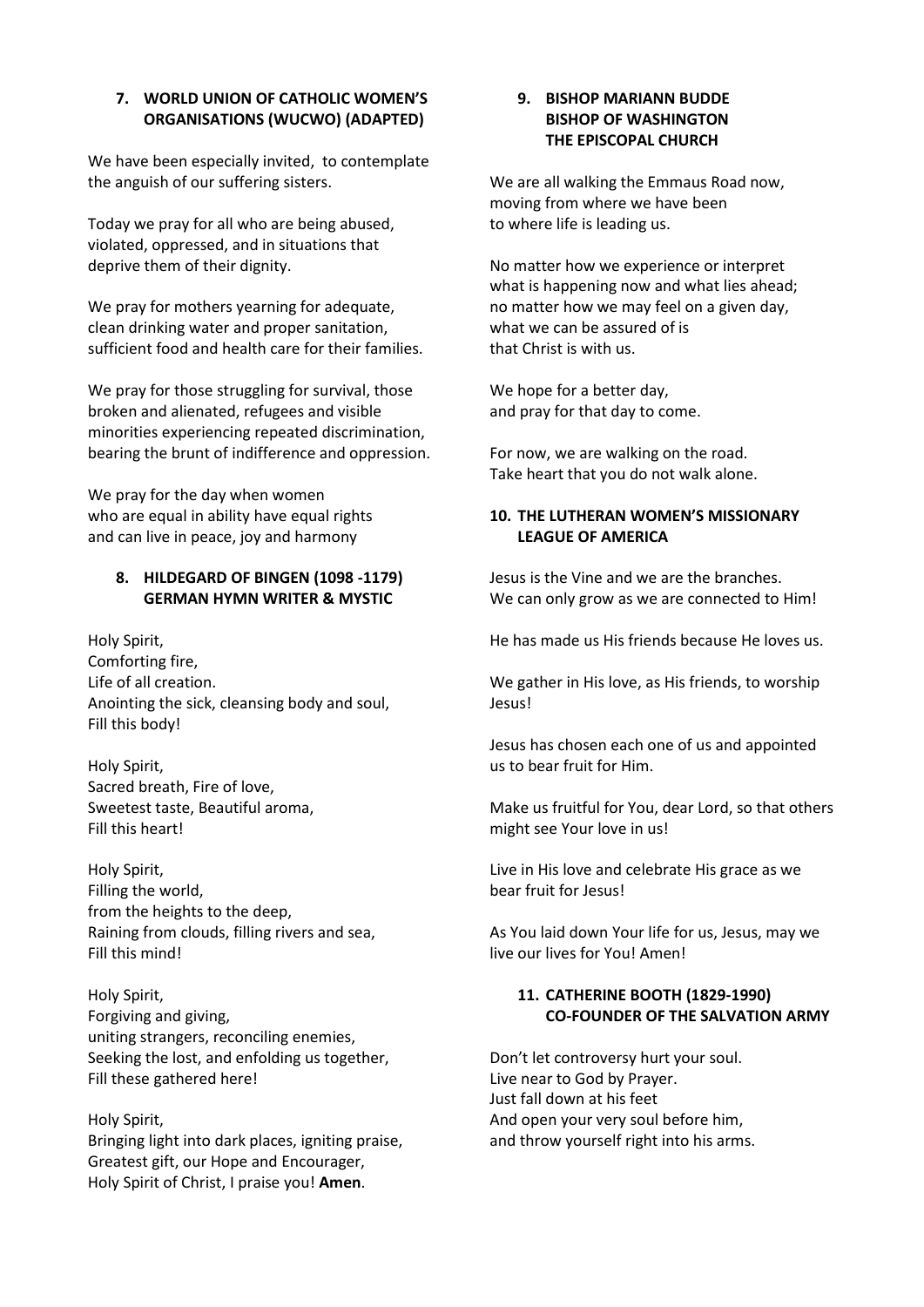#### **12. THE MOTHERS' UNION (ADAPTED)**

Loving God, we come here today recognising once again that you have called us to your service.

Each one of us is unique and so our service to you is unique, let us celebrate our unique gifts at ours meeting.

Let our different roles and ministries be a source of strength to us, a source of diversity within unity.

Guide us therefore, as we meet now, all with something to offer and something to receive.

As we consider the past and plan for the future, let our hearts and minds be open to you and to each other.

## **13. BAPTIST WOMEN'S WORLD DAY OF PRAYER**

Loving God, you made us in your image, male and female you created us.

You sent us forth to love and tend the world which you created, commanding us to bear fruit and multiply so that your world might be transformed from glory to glory.

We come before you today conscious that we have allowed Your image within us to become tarnished and dull.

Send your Holy Spirit upon us as we meet together today, and remake us, transform us anew. **Amen**

# **14. CHURCH OF SCOTLAND GUILD**

Heavenly Father,

thank you for loving me right where I am. Help me to know your love deep in my heart, and enable that love to flow from me to those with whom I am in contact. **Amen.**

## **15. SISTER KITTY O'MEARA CONFERENCE OF (ROMAN CATHOLIC) RELIGIOUS ENGLAND & WALES**

And the people stayed home.

And read books, and listened, and rested, and exercised, and made art, and played games, and learned new ways of being, and were still.

And listened more deeply. Some meditated, some prayed, some danced. Some met their shadows.

And the people began to think differently. And the people healed.

And, in the absence of people living in ignorant, dangerous, mindless, and heartless ways, the earth began to heal.

And when the danger passed, and the people joined together again, they grieved their losses, and made new choices, and dreamed new images, and created new ways to live and heal the earth fully, as they had been healed.

## **16. EDWINA GATELEY FOUNDER OF VMM (VOLUNTEER MISSIONARY MOVEMENT)**

Let Your God Love You Be silent. Be still. Alone. Empty Before your God. Say nothing. Ask nothing. Be silent. Be still. Let your God look upon you. That is all. God knows. God understands. God loves you With an enormous love, And only wants To look upon you With that love. Quiet. Still. Be. Let your God— Love you.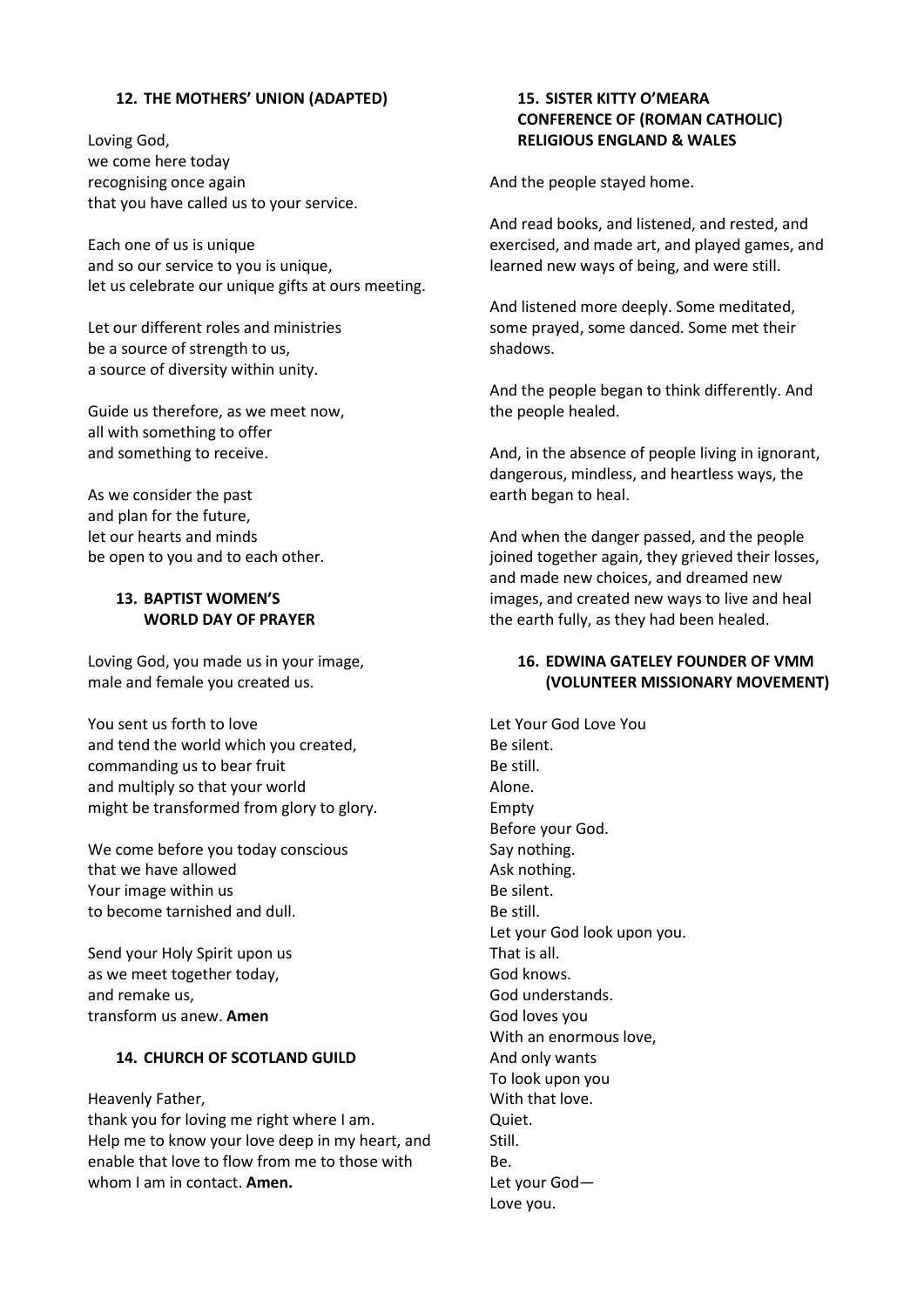## **17. ADAPTED FROM A SERMON BY RT HON & RT REVD DAME SARAH MULLALLY BISHOP OF LONDON**

Let us pray that we as Christians are called to follow God's example, as dearly loved children to walk in the way of love, just as Christ loved us and gave himself up for us as a fragrant offering and sacrifice to God.

Let us pray that we Christians, alongside other people of faith and of goodwill, live in and serve the whole community – where there is no longer Jew or Greek, there is no longer slave or free, there is no longer male and female; …. for all of us are one in Christ Jesus. (*Galatians 3:28*)

We are here to serve our communities and to bless them.

To carry hope and peace, and to demonstrate the love of God to everyone. Servants and neighbours to those around us.

Lord Hear Our Prayer.

# **18. ARCHDEACON SUE PINNINGTON, MBE ARCHDEACON OF THE GWENT VALLEYS (CHURCH IN WALES)**

The world now is too dangerous and too beautiful for anything but love.

May your eyes be so blessed to see God in everyone.

Your ears, so you hear the cry of the poor.

May your hands be so blessed that everything you touch is a sacrament.

Your lips, so you speak nothing but the truth with love.

May your feet be so blessed you run to those who need you.

And your heart be so opened, so set on fire, that your love, your love, changes everything.

#### **19. US EPISCOPAL CHURCH WOMEN**

Almighty God, we pray that You will bless our work in mission and ministry in the world.

We give thanks for the gifts of joy and wonder to be found in Your works.

Make us so thankful for the power of Your love, given through Your Son, Jesus, that we may pray, labour and give liberally to make known that love throughout the world.

We are women and girls of all ages and ethnic backgrounds, who offer You our ministries at home, in the workplace, community, & school. Bless us that our lives may shine forth the joy & wonder we share in Your Name, **Amen**.

#### **20. INTERNATIONAL WOMEN'S DAY**

Creator God: You made us all in your image, male and female. Let us remember to celebrate each other's unique gifts. Lord, hear us.

Father God: We are your daughters and sons, neither slaves nor free. We are all one in Christ Jesus. Help us to be heirs to your promise. Lord, hear us.

Christ our light: Show us the way as we work for equity among races, creeds and gender. Lord, hear us.

Jesus, friend of marginalised peoples everywhere: We pray for all those whose family life are torn apart by violence and economic hardship. Lord, hear us.

Holy Spirit: We pray for all those whose lives are hampered by sickness and ill health. We ask you to heal them. Lord, hear us.

Spirit of joy: Visit our families and imbue them with your love and strength. Lord, hear us.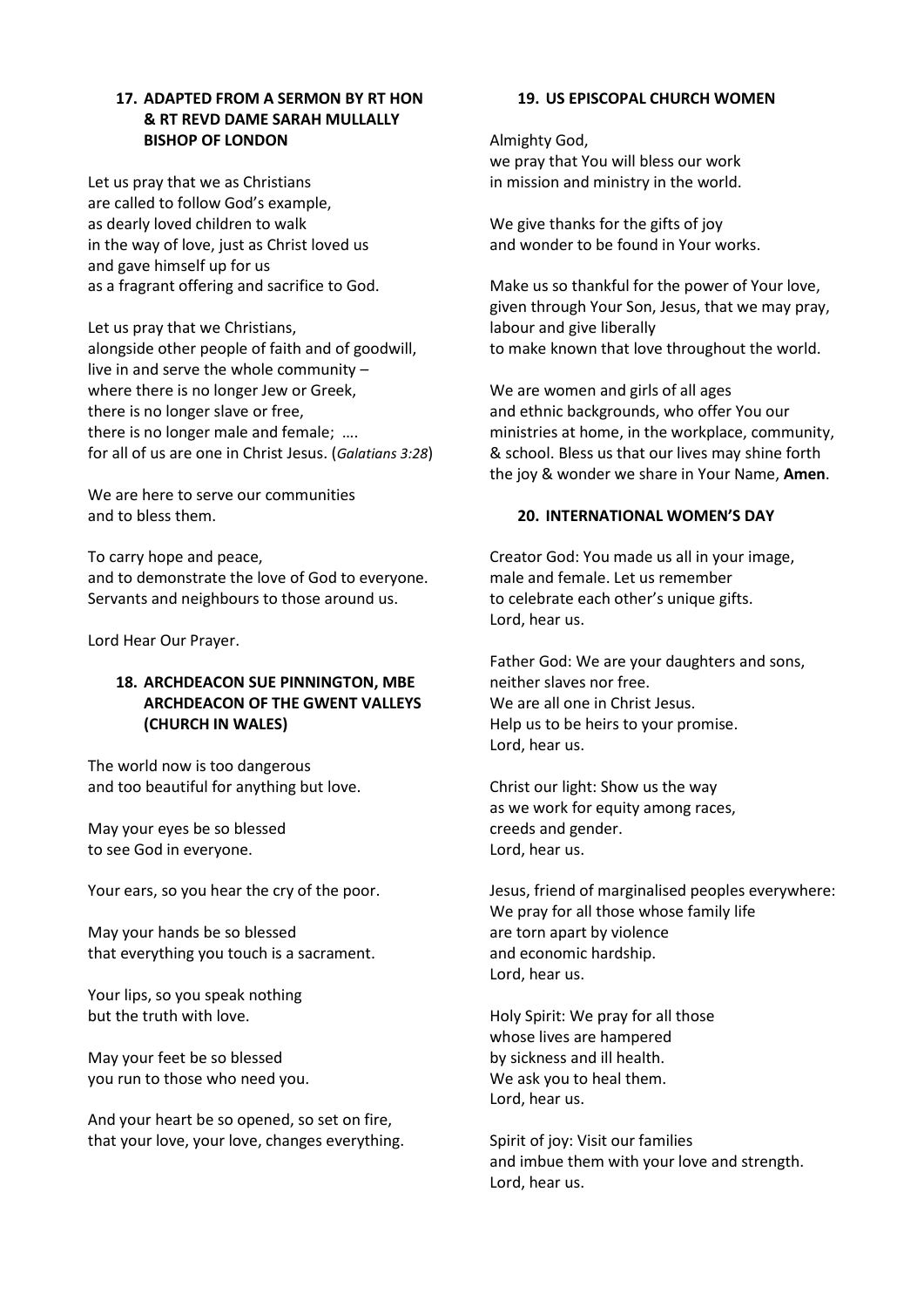## **21. CHIARA LUBICH (1920-2008) ADAPTED FOUNDER OF THE FOOLARE MOVEMENT**

Christ … came on earth for us, the fact that only he could pray in this privileged way wasn't enough for him. When he died for us and redeemed us, he made us children of God, his brothers and sisters.

Through the Holy Spirit he also gave us the possibility of being taken into the heart of the Trinity, in him, together with him, through him. So we too can make the divine invocation "Abba, Father" (Mk 14.36 and Rm 8:15) – "Daddy", "my Dad", "our Dad" with all that this entails.

We are certain of his protection, we feel secure, we are able to abandon ourselves blindly to his love, we have divine consolations, strength and ardour – an ardour that is born in the heart of those who are certain that they are loved.

#### **22. JOSEPHINE BUTLER (1828-1906) SOCIAL REFORMER AND FEMINIST**

My God, I pray not for myself alone, But for all those in our community Who are as dear to me as my own soul?

Suffer us, till life ceases, To bear each other's burdens, Knit our hearts together in steadfast love.

May we walk together in the narrow way? Upheld by mutual prayer.

Perfect in heaven the love begun on earth. Smite us in an eternal bond, And let nothing put asunder Those whom you have joined together.

## **23. EDITH STEIN (1891-1942), SR TERESA BENEDICTA. PHILOSOPHER & MARTYR**

O my God, fill my soul with holy joy, courage and strength to serve You.

Enkindle Your love in me and then walk with me along the next stretch of road before me.

I do not see very far ahead, but when I have arrived where the horizon now closes down, a new prospect will open before me and I shall meet with peace. **Amen**

## **24. CHRISTINA ROSSETTI (1830-1894) POET& HYMN WRITER**

O God the Holy Ghost Who art light unto thine elect Evermore enlighten us. Thou who art fire of love Evermore enkindle us. Thou who art Lord and Giver of Life, Evermore live in us. Thou who bestowest sevenfold grace, Evermore replenish us. As the wind is thy symbol, So forward our goings. As the dove, so launch us heavenwards. As water, so purify our spirits. As a cloud, so abate our temptations. As dew, so revive our languor. As fire, so purge our dross.

#### **25. METHODIST WOMEN IN IRELAND**

Almighty God, Lord of power and love, Saviour who died for our sins and rose again, Living Holy Spirit Thank you for the gift of life, Thank you for the offer of salvation, Thank you for surrounding us with love and promising your power.

Help us to honour you in our lives, to rejoice in our salvation, to share your love with others and to go forward in your power to fulfil your will daily.

Help us to encourage one another, to pray for one another, and together to reach out to others both here in Ireland and throughout the world. In the name of Jesus Christ our Saviour. **Amen**.

# **26. NORA A. CUNNINGHAM, UNITED METHODIST WOMEN OF THE USA**

Beloved God, be with us as we navigate changing times, allowing us to find connection and spiritual sustenance with our human communities and our earth. Equip us with the insight to care for one another – maybe from a distance but close in heart. **Amen**.